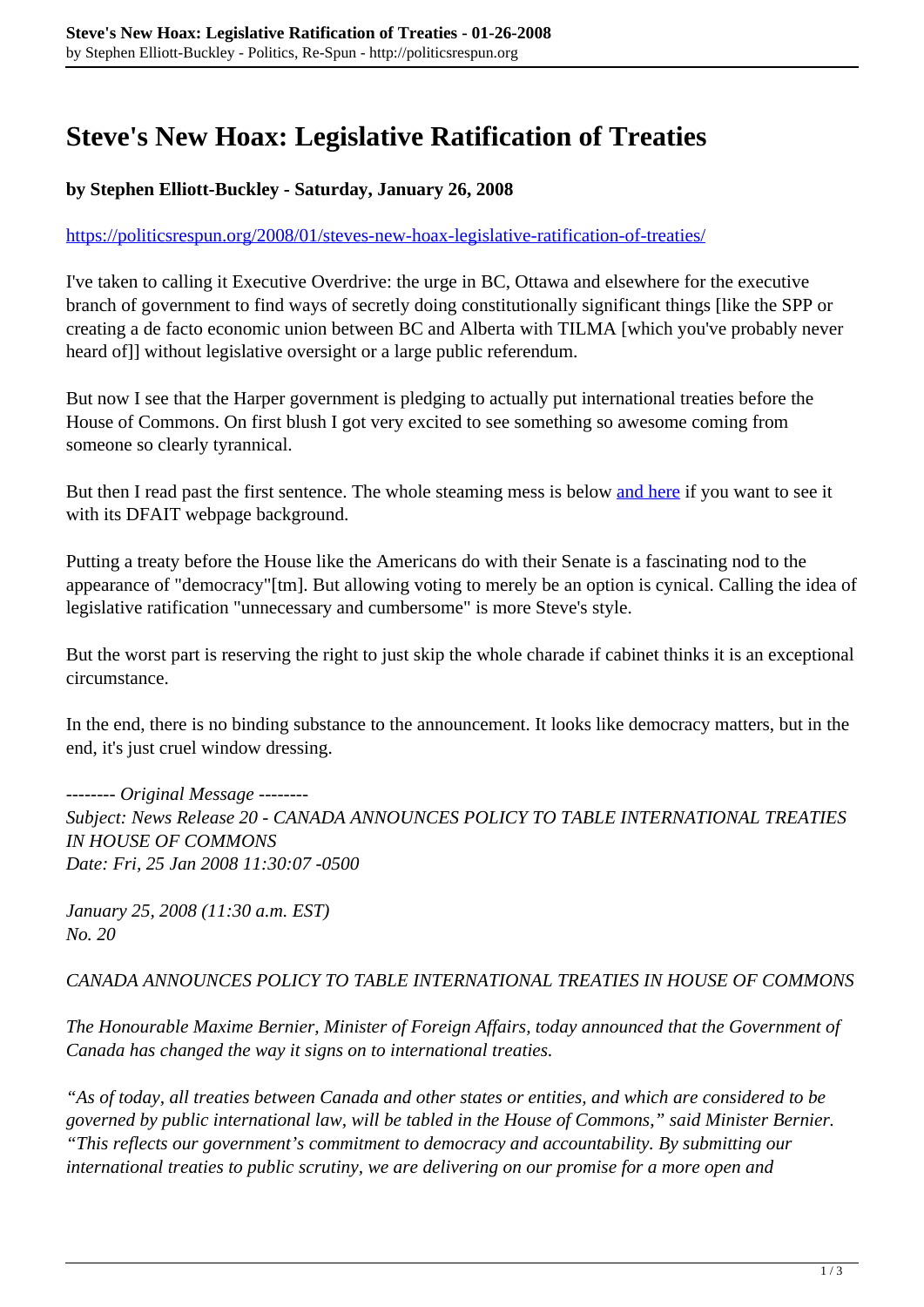*transparent government."*

*In the 2006 Speech from the Throne, Prime Minister Stephen Harper committed to bringing international treaties before the House of Commons to give Parliament a role in reviewing international agreements.*

*A treaty creates legal obligations for Canada under international law and the government believes that further engaging Parliament in the international treaty process will give it a greater role in ensuring that these treaties serve the interests of all Canadians. Under the new process, members of the House of Commons may review and discuss the treaty—examining, debating or voting—before Canada formally agrees to ratify it.*

*With the new policy, the Minister of Foreign Affairs will have the responsibility for tabling all treaties to be signed for Canada.*

*- 30 -*

*A backgrounder follows.*

*For further information, media representatives may contact:*

*Foreign Affairs Media Relations Office Foreign Affairs and International Trade Canada 613-995-1874 www.international.gc.ca/index.aspx*

*Backgrounder*

## *TREATY PROCEDURE IN THE HOUSE OF COMMONS*

*The government intends to table all international treaties in the House of Commons before taking further steps to bring these treaties into force. It is committed to giving the House an important role in reviewing Canadian treaties.*

## *Description*

*The procedure is similar to procedures used for a long time in the United Kingdom and Australia.*

*The government will maintain the executive role in negotiating agreements.*

*Prior to the government finally binding Canada to an agreement, it will table the treaty in the House of Commons. The Clerk of the House will distribute the full text of the agreement and an explanatory memorandum giving the salient issues in the treaty to each Member of Parliament.*

*The government will observe a waiting period of 21 sitting days from the date of the tabling before taking any action to bring the treaty into effect. When treaties require legislative amendment, the government is committed to delaying the legislation until this 21-sitting-day period has passed.*